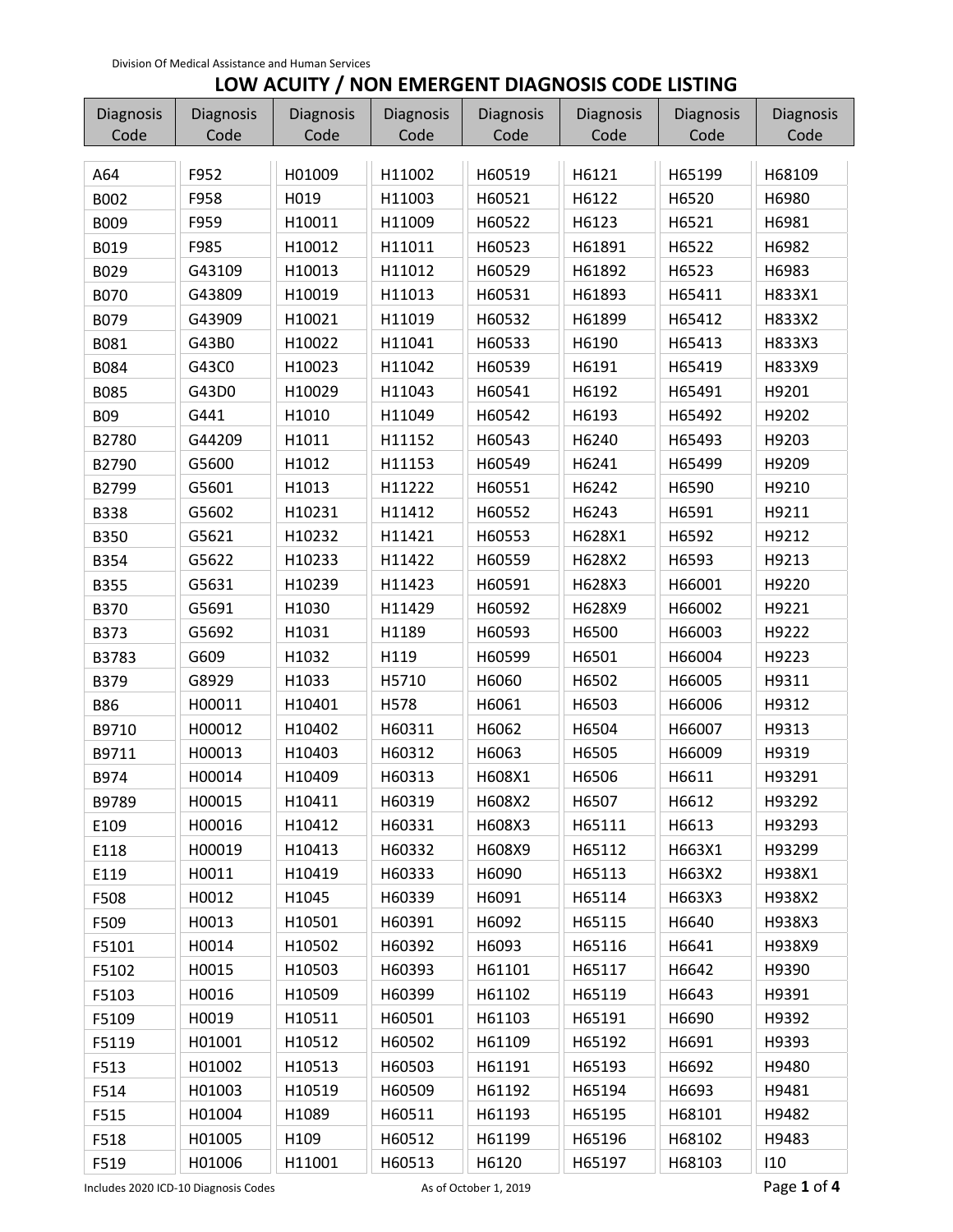## **LOW ACUITY / NON EMERGENT DIAGNOSIS CODE LISTING**

| Diagnosis   | Diagnosis | Diagnosis        | Diagnosis | Diagnosis | Diagnosis | Diagnosis | <b>Diagnosis</b> |
|-------------|-----------|------------------|-----------|-----------|-----------|-----------|------------------|
| Code        | Code      | Code             | Code      | Code      | Code      | Code      | Code             |
| 1129        | K1370     | L233             | L559      | L731      | M25561    | M7041     | M792             |
| J00         | K1379     | L234             | L562      | L732      | M25562    | M7051     | M79601           |
| J0380       | K4090     | L235             | L563      | L738      | M25569    | M7052     | M79602           |
| J0381       | K429      | L236             | L569      | L739      | M25571    | M7061     | M79603           |
| J0390       | K5090     | L237             | L578      | L740      | M25572    | M7062     | M79604           |
| J0391       | K5190     | L2381            | L600      | L741      | M25579    | M7071     | M79605           |
| J040        | K522      | L2389            | L601      | L742      | M2660     | M722      | M79606           |
| J300        | K5289     | L239             | L602      | L743      | M2669     | M75102    | M79609           |
| J301        | K529      | L240             | L603      | L744      | M2679     | M7521     | M79621           |
| J302        | K5732     | L241             | L604      | L74510    | M5117     | M7522     | M79622           |
| <b>J305</b> | K5792     | L242             | L605      | L74511    | M533      | M7531     | M79631           |
| J3081       | K580      | L243             | L608      | L74512    | M5410     | M7541     | M79632           |
| J3089       | K589      | L244             | L609      | L74513    | M5416     | M7542     | M79641           |
| J309        | K591      | L245             | L62       | L74519    | M5417     | M7551     | M79642           |
| J310        | K598      | L246             | L630      | L7452     | M542      | M7552     | M79643           |
| <b>J320</b> | K599      | L247             | L631      | L748      | M5430     | M7581     | M79644           |
| J321        | K601      | L2481            | L632      | L749      | M5431     | M7582     | M79645           |
| J322        | K602      | L2489            | L638      | L750      | M5432     | M7591     | M79646           |
| <b>J323</b> | K640      | L249             | L639      | L751      | M5440     | M7631     | M79651           |
| J324        | K641      | L250             | L640      | L752      | M5441     | M7632     | M79652           |
| J328        | K642      | L251             | L648      | L758      | M5442     | M7651     | M79661           |
| J329        | K643      | L252             | L649      | L759      | M546      | M7652     | M79662           |
| J340        | K644      | L253             | L651      | L84       | M5489     | M7660     | M79669           |
| J341        | K649      | L254             | L652      | L853      | M549      | M7661     | M79671           |
| J3489       | K8020     | L255             | L658      | L983      | M6088     | M7662     | M79672           |
| J349        | L0292     | L258             | L659      | M109      | M609      | M7671     | M79673           |
| J40         | L0293     | L259             | L660      | M2390     | M6248     | M76891    | M79674           |
| J410        | L0591     | L <sub>270</sub> | L662      | M2391     | M62830    | M76892    | M79675           |
| J411        | L0592     | L271             | L663      | M2392     | M62831    | M76899    | M797             |
| J418        | L089      | L272             | L668      | M25461    | M62838    | M769      | M7989            |
| J42         | L2081     | L279             | L669      | M25462    | M65812    | M7710     | M940             |
| K009        | L2082     | L299             | L700      | M25469    | M65832    | M7711     | N3010            |
| K010        | L2084     | L300             | L701      | M2550     | M65841    | M7712     | N3080            |
| K011        | L2089     | L301             | L703      | M25511    | M65842    | M7731     | N3090            |
| K044        | L209      | L302             | L705      | M25512    | M65862    | M7732     | N341             |
| K0510       | L210      | L308             | L708      | M25519    | M6588     | M7742     | N342             |
| K1120       | L218      | L309             | L709      | M25521    | M67351    | M7750     | N368             |
| K1121       | L219      | L42              | L720      | M25522    | M67352    | M7751     | N390             |
| K120        | L22       | L500             | L723      | M25529    | M67361    | M7752     | N393             |
| K131        | L230      | L509             | L728      | M25531    | M67362    | M778      | N3941            |
| K134        | L231      | L550             | L729      | M25532    | M7021     | M779      | N3942            |
| K136        | L232      | L551             | L730      | M25539    | M7022     | M791      | N3944            |

Includes 2020 ICD‐10 Diagnosis Codes As of October 1, 2019 Page **2** of **4**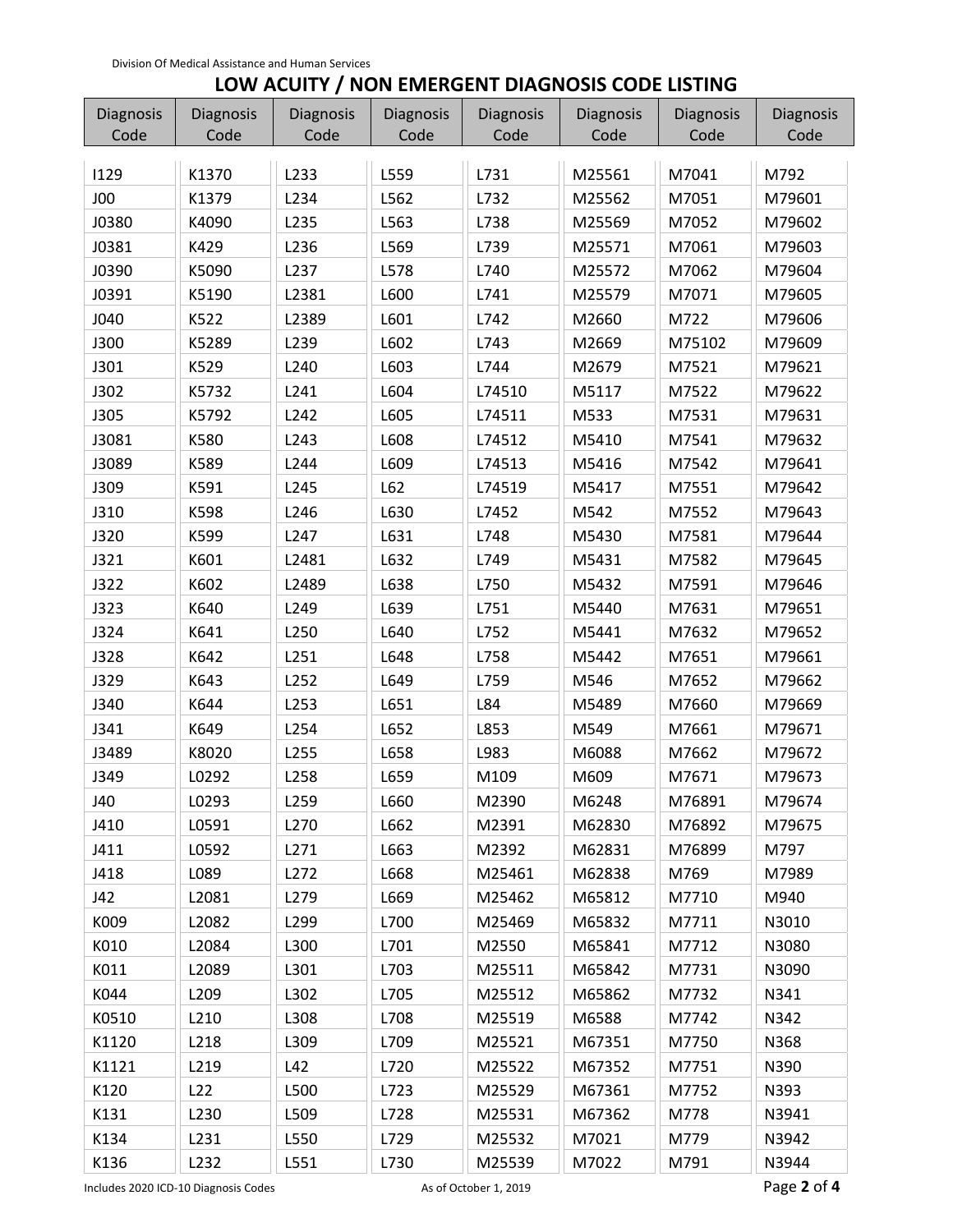## **LOW ACUITY / NON EMERGENT DIAGNOSIS CODE LISTING**

| Diagnosis  | Diagnosis  | <b>Diagnosis</b> | <b>Diagnosis</b> | <b>Diagnosis</b> | Diagnosis | Diagnosis | Diagnosis |
|------------|------------|------------------|------------------|------------------|-----------|-----------|-----------|
| Code       | Code       | Code             | Code             | Code             | Code      | Code      | Code      |
| N3945      | R300       | S0086XA          | S300XXA          | S46312A          | S60129A   | S63611A   | S66012A   |
| N3946      | R309       | S0096XA          | S30810A          | S46319A          | S60131A   | S63612A   | S66019A   |
| N39490     | R350       |                  |                  |                  |           |           | S66110A   |
|            |            | S038XXA          | S30811A          | S46811A          | S60132A   | S63613A   |           |
| N398       | R351       | S039XXA          | S30815A          | S46812A          | S60139A   | S63614A   | S66111A   |
| N399       | R358       | S100XXA          | S30816A          | S46819A          | S60141A   | S63615A   | S66112A   |
| N644       | R360       | S1016XA          | S30817A          | S46911A          | S60142A   | S63616A   | S66113A   |
| N763       | R369       | S1081XA          | S30860A          | S46912A          | S60149A   | S63617A   | S66114A   |
| N8320      | R3911      | S1086XA          | S30861A          | S46919A          | S60151A   | S63618A   | S66115A   |
| N8329      | R3912      | S1091XA          | S30862A          | S50311A          | S60152A   | S63619A   | S66116A   |
| R040       | R3913      | S1096XA          | S30863A          | S50312A          | S60159A   | S63621A   | S66117A   |
| <b>R05</b> | R3914      | S134XXA          | S30864A          | S50319A          | S60221A   | S63622A   | S66118A   |
| R064       | R3915      | S138XXA          | S30865A          | S50361A          | S60222A   | S63629A   | S66119A   |
| R066       | R3916      | S139XXA          | S30866A          | S50362A          | S60229A   | S63630A   | S66211A   |
| R070       | R3919      | <b>S161XXA</b>   | S30867A          | S50369A          | S60311A   | S63631A   | S66212A   |
| R093       | R42        | S20111A          | S335XXA          | S50811A          | S60312A   | S63632A   | S66219A   |
| R0981      | R498       | S20112A          | S338XXA          | S50812A          | S60319A   | S63633A   | S66310A   |
| R110       | <b>R52</b> | S20119A          | S339XXA          | S50819A          | S60410A   | S63634A   | S66311A   |
| R140       | R5381      | S20161A          | S39011A          | S50861A          | S60411A   | S63635A   | S66312A   |
| R141       | R5383      | S20162A          | S39012A          | S50862A          | S60412A   | S63636A   | S66313A   |
| R142       | R590       | S20169A          | S39013A          | S50869A          | S60413A   | S63637A   | S66314A   |
| R143       | R591       | S20211A          | S43401A          | S6000XA          | S60414A   | S63638A   | S66315A   |
| R194       | R599       | S20212A          | S43402A          | S60011A          | S60415A   | S63639A   | S66316A   |
| R195       | R61        | S20219A          | S43409A          | S60012A          | S60416A   | S63681A   | S66317A   |
| R197       | S0006XA    | S20311A          | S43491A          | S60019A          | S60417A   | S63682A   | S66318A   |
| R198       | S0031XA    | S20312A          | S43492A          | S60021A          | S60418A   | S63689A   | S66319A   |
| R21        | S0033XA    | S20319A          | S43499A          | S60022A          | S60419A   | S63690A   | S66411A   |
| R221       | S0036XA    | S20361A          | S4360XA          | S60029A          | S60511A   | S63691A   | S66412A   |
| R222       | S00411A    | S20362A          | S4361XA          | S60031A          | S60512A   | S63692A   | S66419A   |
| R2230      | S00412A    | S20369A          | S4362XA          | S60032A          | S60519A   | S63693A   | S66510A   |
| R2231      | S00419A    | S20411A          | S4390XA          | S60039A          | S60811A   | S63694A   | S66511A   |
| R2232      | S00431A    | S20412A          | S4391XA          | S60041A          | S60812A   | S63695A   | S66512A   |
| R2233      | S00432A    | S20419A          | S4392XA          | S60042A          | S60819A   | S63696A   | S66513A   |
| R2241      | S00439A    | S20461A          | S46011A          | S60049A          | S60861A   | S63697A   | S66514A   |
| R2242      | S00461A    | S20462A          | S46012A          | S60051A          | S60862A   | S63698A   | S66515A   |
| R2243      | S00462A    | S20469A          | S46019A          | S60052A          | S60869A   | S63699A   | S66516A   |
| R229       | S00469A    | S2091XA          | S46111A          | S60059A          | S63501A   | S638X1A   | S66517A   |
| R232       | S00511A    | S2096XA          | S46112A          | S6010XA          | S63502A   | S638X2A   | S66518A   |
| R233       | S00512A    | S2341XA          | S46119A          | S60111A          | S63509A   | S638X9A   | S66519A   |
| R234       | S00531A    | S239XXA          | S46211A          | S60112A          | S63601A   | S6390XA   | S66811A   |
| R238       | S00532A    | S29011A          | S46212A          | S60119A          | S63602A   | S6391XA   | S66812A   |
| R239       | S00561A    | S29012A          | S46219A          | S60121A          | S63609A   | S6392XA   | S66819A   |
| R252       | S00562A    | S29019A          | S46311A          | S60122A          | S63610A   | S66011A   | S66911A   |

Includes 2020 ICD-10 Diagnosis Codes  **As of October 1, 2019 Page 3 of 4** and  $\blacksquare$